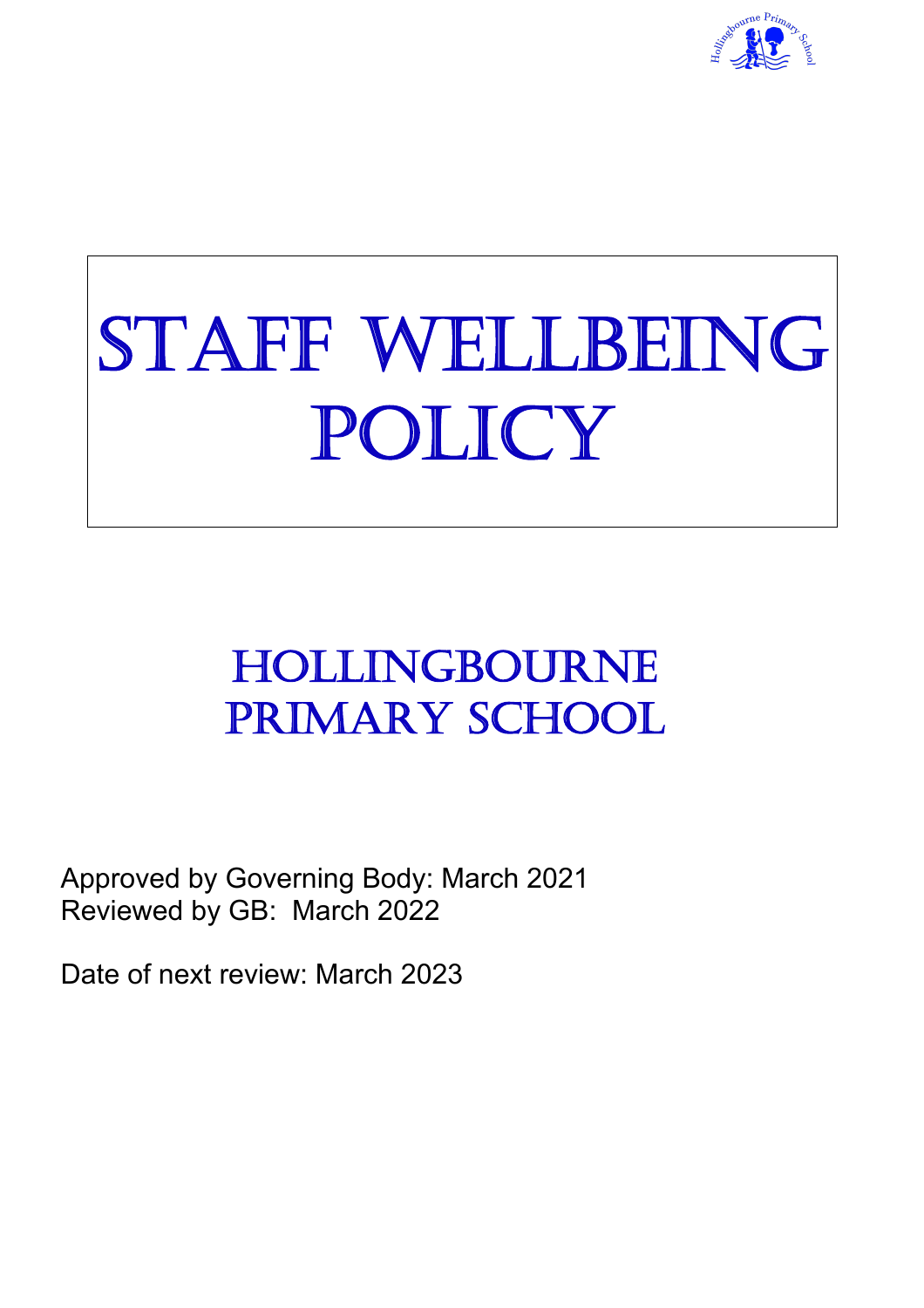

## **Introduction**

Hollingbourne Primary School believes in educating the heart as well as the mind and as such, the wellbeing of the whole school community is paramount.

We recognize that staff are our most important resource. We strive to value all staff through personal and professional support, involvement in school decisions as well as access to professional development.

In addition to acknowledging the school's responsibility to staff wellbeing, staff have the primary responsibility for their own health and wellbeing. This involves taking care of oneself and letting the school know about any aspect of work or the working environment which may be affecting health.

## **Our practice**

In practice, Hollingbourne Primary School will:

- Carry out wellbeing questionnaires so that leaders can assess the wellbeing of the school team as a whole and enable all staff to confidentially share thoughts and feelings.
- Keep staff up to date with wellbeing initiatives across the county or within school via email or text.
- Have regular opportunities to allow staff to discuss wellbeing issues. This may be within a group at staff meetings/ INSET days or maybe individually through termly supervisions.
- Provide a range of strategies for involving staff in school decision making processes.
- Provide additional support in particularly stressful times.
- Encourage staff to use Care First (see links below for more information).
- Ensure all staff have access to professional development opportunities.
- Ensure staff have knowledge of and access to union representation.
- Regularly review the demands on staff time to see if things can be done differently
- Ensure a positive school ethos where everyone is valued.
- Through training and building security, provide staff with a sense of safety and the confidence to deal positively with stressful incidents.
- Respond sensitively and flexibly to external pressures impacting on staff lives
- Maintain contact with staff when they are absent from work for a long time, and provide support on their return to work.
- Respond to any issues highlighted in the wellbeing questionnaire or discussions with staff.
- Encouraging staff to engage with each other to create constructive and effective working relationships across the School.
- Sharing ideas to maintain a reasonable and appropriate work life balance.
- Encourage and support staff to take responsibility for their own health and well-being.
- Collaborate with people we know and trust and sharing concerns for our health and well-being.
- Treating colleagues and all other persons with consideration, respect and dignity.
- Ensure that staff are able to approach and feel supported by senior leaders in school, including the headteacher.
- Ensure wellbeing is a recurring item of the governing body meeting agenda.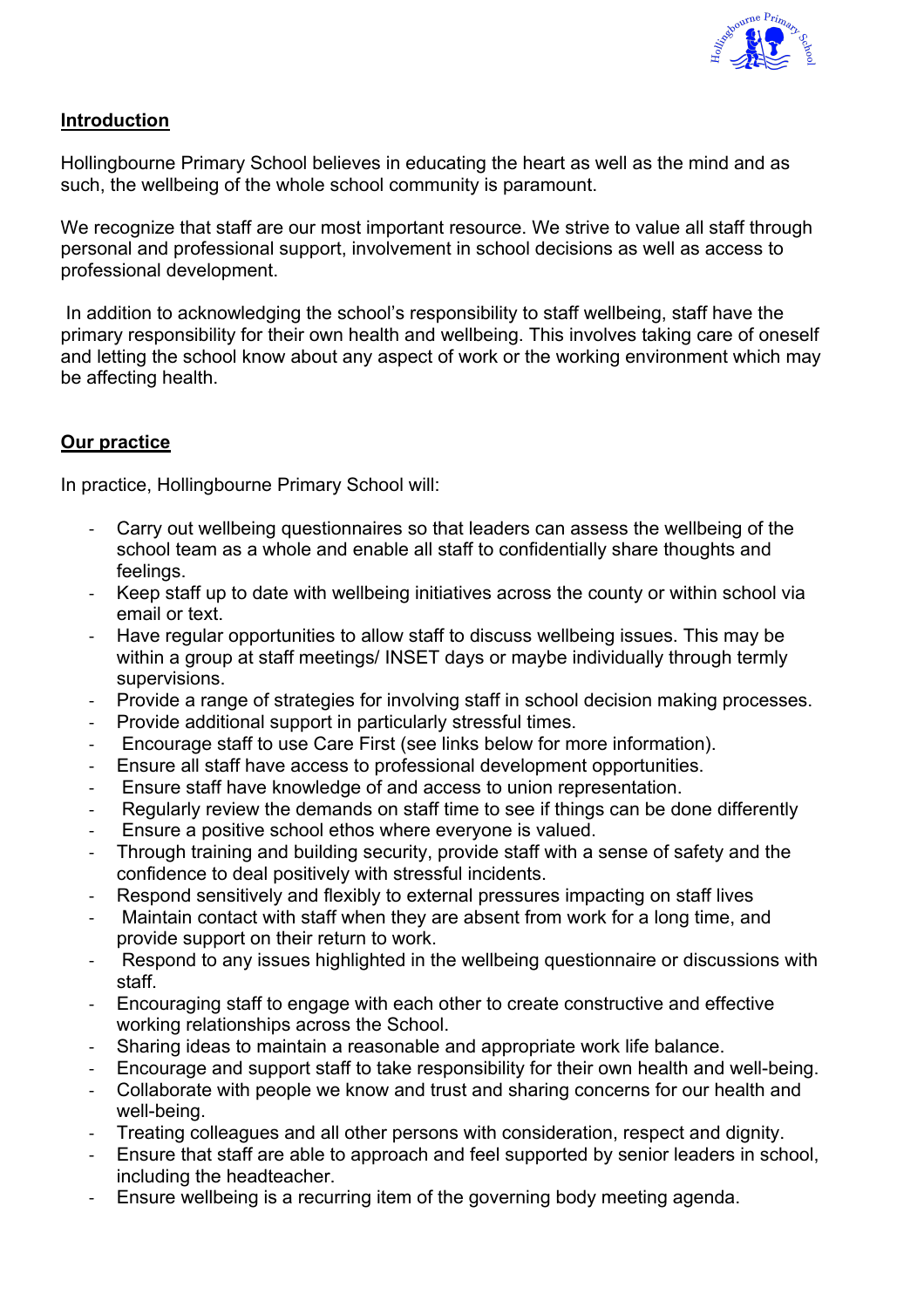

#### *We have a nominated member of staff- Mrs Alison Dix- who leads on wellbeing for our school community.*

*We also have a nominated governor for wellbeing- Mrs Joyner*

#### **Wider strategies adopted:**

Other strategies which are offered to staff to support their wellbeing are:

- Access to KCC reward gateway
- Incentives and rewards which are not monetary
- Guardian angel weeks
- Rewarding excellent staff attendance
- Offering time in lieu rather than overtime (as time is more valued than money to support wellbeing)
- Offering teachers PPA time at home where possible
- Offering all staff access to a Whatsapp group where personal connections can be made with each other and informal support offered
- Creating a staff birthday list

#### **The wellbeing of the headteacher**

In order to lead the school community, it is important to value the wellbeing of the head teacher. This can be achieved through:

- Regular, weekly PPA time
- Access to coaching and mentoring providing support as well as challenge
- Support from the school governing body, including specific pastoral support from the Chair of Governors
- Support from the local authority where necessary
- Access to any wellbeing support provided by the Local Authority
- Access to support materials and advice line from the head teaching union
- Access to support from the Kent Association of Headteachers
- Delegation of tasks and responsibilities to leaders and staff, in particular the DHT

#### **Links to other sources of support:**

https://www.kelsi.org.uk/hr-information-and-guidance-for-kent-maintainedschools/information-for-staff-in-kent-maintained-schools/occupational-health

https://www.kelsi.org.uk/hr-information-and-guidance-for-kent-maintainedschools/information-for-staff-in-kent-maintained-schools/staff-counselling

https://www.kelsi.org.uk/hr-information-and-guidance-for-kent-maintainedschools/information-for-staff-in-kent-maintained-schools/mediation

https://www.kelsi.org.uk/hr-information-and-guidance-for-kent-maintained-